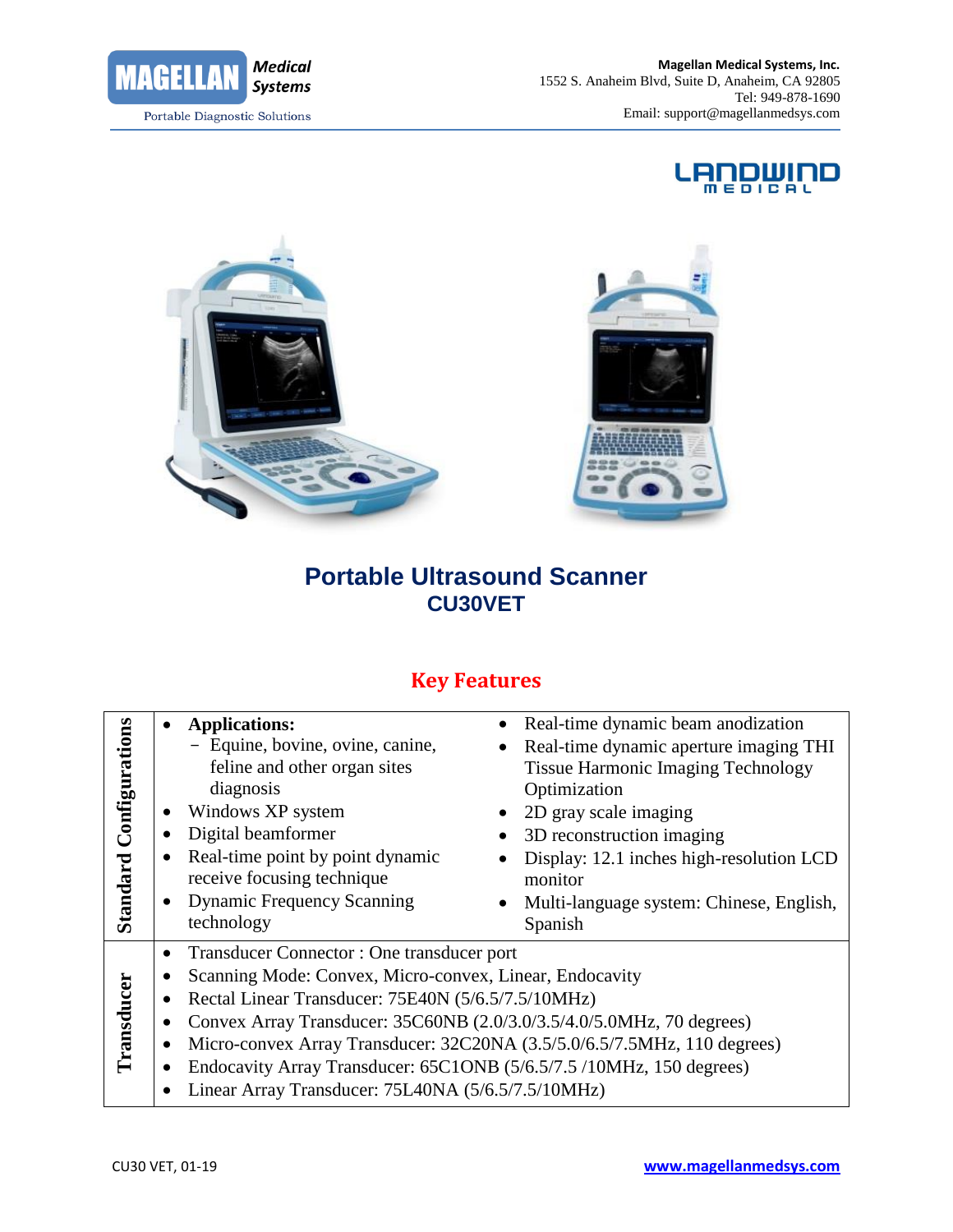

### **Specifications**

#### *The Main Unit*

Display Mode B, 2B, 4B, B/M, M B Mode Imaging Parameters: Gray scale 256 Gain adjustment 255dB TGC adjustment 8 adjustable segments Dynamic range 150dB Focus 4 Maximum displayed depth 310mm 2D frame rate 100 frames / sec. Cine loop 1024 frame Body Mark 140 kinds Image Width 16-speed adjustable Biopsy guide 2 lines 2, angle adjustable Probe transmit power 25% to 100% M-mode Imaging Parameters: M mode scanning rate 5 adjustable M type grayscale 17 adjustable

#### *Clinical Measurement and analysis*

M-mode measurement heart rate, time, distance, slope Reports: General measurement and report Equine measurement and report Bovine measurement and report Ovine measurement and report Canine measurement and report Feline Measurement and report

#### *Data Management*

Built-in image management system Storage USB, hard disk Hard disk capacity hard disk capacity of 10G Static image formats PNG, BMP, JPEG, TIFF

Zoom 6 times and 16 step adjustable

Gain adjustment 0 ~ 100dB, adjustable visualization

B-mode Measurement distance, perimeter, area, volume, angle, histogram, ratio, stenosis rate